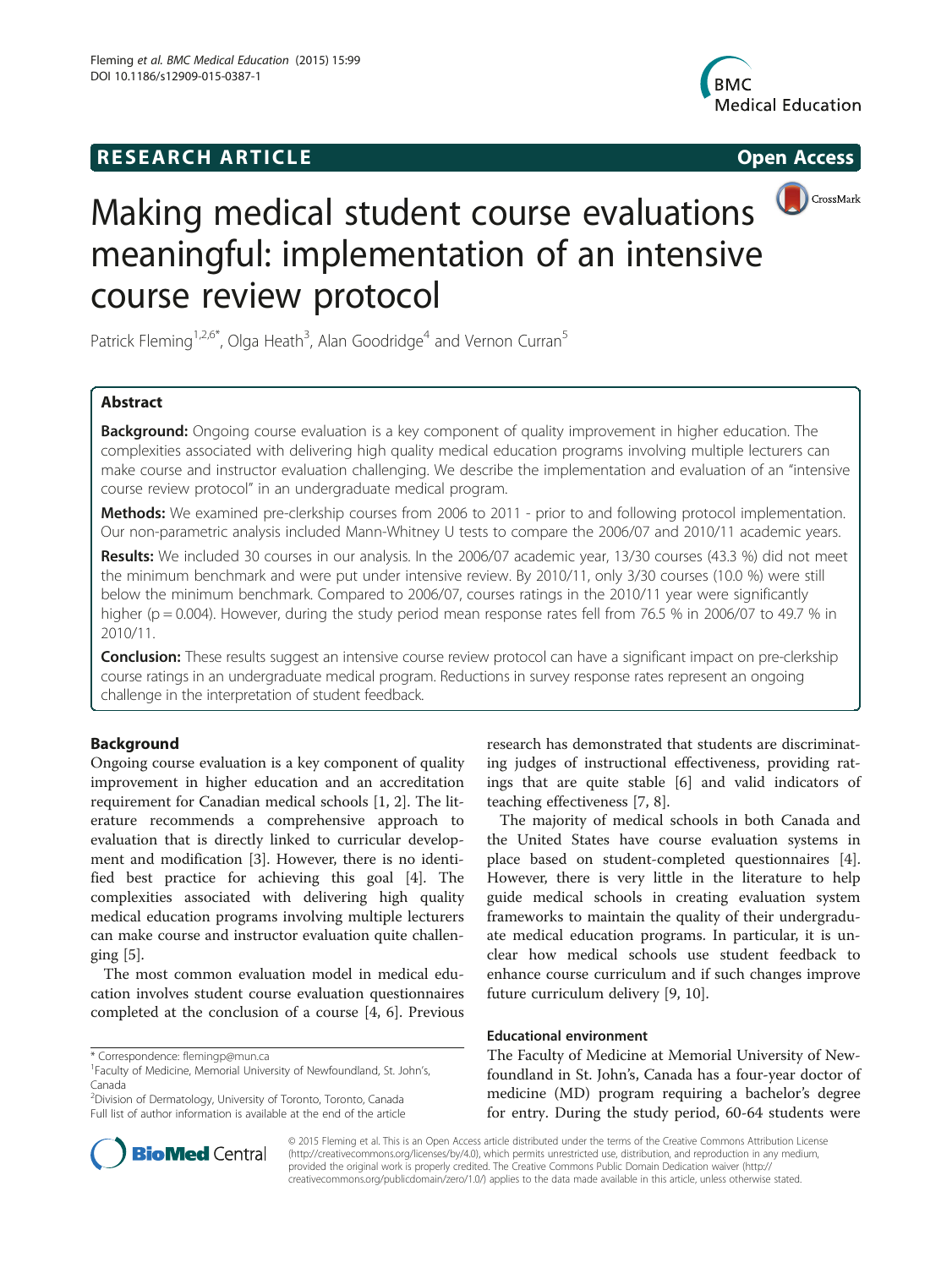admitted each year of which 52-56 were residents in the provinces of Newfoundland & Labrador, New Brunswick, or Prince Edward Island in Canada.

The first two years of the undergraduate medicine program are referred to as "pre-clerkship". At the time, courses in pre-clerkship involved a combination of didactic lectures, case-based learning, small-group discussion, e-learning, and clinical skills sessions. These courses include subject areas such as biochemistry, cardiology, neurology, and community health. They average around three weeks in length with a range of two to six weeks depending on the topic. Course activities typically occupy four to six hours of instructional time daily during these periods. The final two years are referred to as "clerkship" and involve six to twelve week rotations core rotations in disciplines such as family medicine, internal medicine, and general surgery that are delivered at either urban or rural teaching sites. Two to four week elective rotations may be taken at external sites.

The Program Evaluation Subcommittee (PESC) at Memorial University of Newfoundland is the internal curriculum evaluation oversight committee for the undergraduate medical program. PESC examines a variety of data including student feedback surveys, Canadian licensing exam results, residency match reports, standardized exam results (e.g., National Board of Medical Examiners), student exit interviews at graduation, medical graduate surveys, and faculty opinion in a holistic assessment of the medical curriculum. It is also evaluated externally at regular intervals by an accreditation process. This is conducted by the joint Canadian/American body known as the Committee on the Accreditation of Canadian Medical Schools/Liaison Committee on Medical Education.

#### **Objective**

The primary objective of our study is to describe the "intensive course review" protocol that is triggered by student course evaluation feedback. Our secondary objective is to report a retrospective analysis of the effectiveness of this intensive course review in improving overall course ratings (defined by number of courses exceeding an overall rating >3.5/5).

#### Intensive course review protocol

The intensive course review protocol for examining student course evaluations is illustrated in Fig. 1. We circulate course evaluation questionnaires electronically to students after completion of a course. Students evaluate

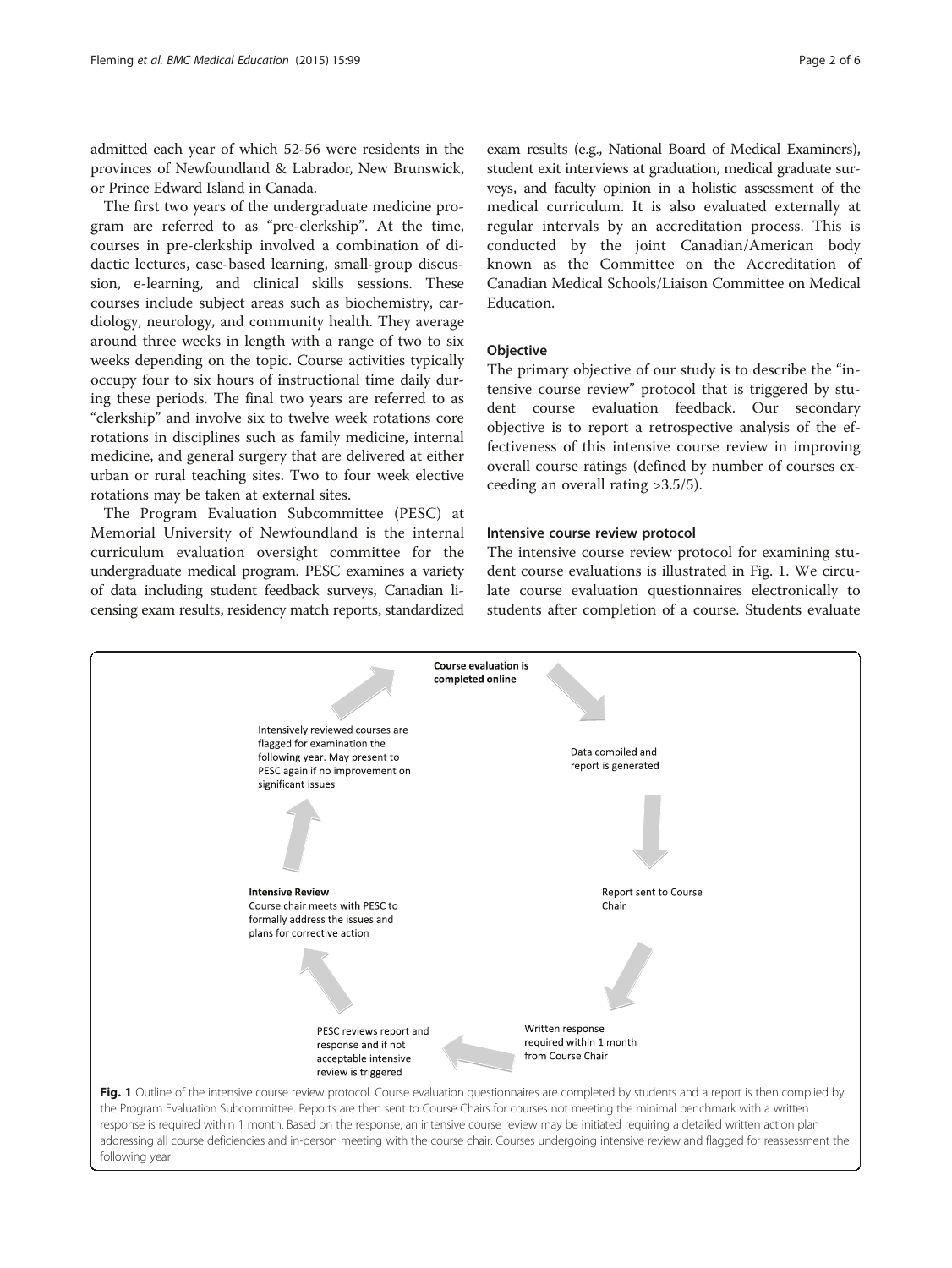their courses on a variety of dimensions using a 5-point Likert scale (see Additional file [1](#page-4-0)).

Those courses not meeting established standards undergo an "intensive course review". Three criteria determine when an intensive review of a course is necessary. These include: 1) an overall mean rating below 3.5/ 5.0; 2) a decrease in overall mean course rating of >0.5/ 5.0 over one year; or 3) a committee-identified critical course issue (e.g., chronic recurring issues or poor standardized exam results in courses otherwise meeting the benchmark). The <3.5 threshold and the decrease of 0.5 was established based upon the observation of marked increases in negative comments with these course ratings below this level.

When undergoing an intensive review, the course chair presents an action plan in person to PESC addressing course deficiencies and detailing steps to resolve identified problems. This provides an avenue for course chair, faculty, and student discussion of the proposed action plan. Student liaisons provide input to the committee on strategies for course improvement. Results of medical licensing exams and standardized exams are considered. Courses requiring an intensive review are flagged for reassessment to track the impact of any implemented changes. PESC may require a course chair to meet with the committee again if critical issues remain or if course ratings do not improve. In courses not requiring intensive review, both positive and negative feedback is communicated to course chairs to aid in ongoing curriculum enhancement. This model for student evaluation of curriculum was implemented during the 2006/ 07 academic year.

### Methods

Ethics approval is not required for secondary use of non-identifiable data or program evaluation at our institution as per the local Health Research Ethics Authority [[11\]](#page-4-0) and Canadian Tri-Council Policy Statement guidelines (articles 2.4-2.5) [[12](#page-4-0)]. Completion of the questionnaire was considered implied consent to provide course evaluation feedback. All responses were anonymous and no identifiable information was collected. We examined student ratings for pre-clerkship courses from 2006 to 2011. Course surveys were distributed on paper in the 2006/07 and 2007/08 years during the final lecture of a course. Starting in the 2008/09 year they were released via email and completed online after a course was finished. The content of the surveys remained identical. In addition, medical school admissions criteria, course chairs, and course instructors remained consistent during the study period. Most of the courses were unchanged, although a small number of courses were discontinued or restructured early in the study period. Such courses with incomplete data were excluded from the analysis. We excluded feedback data from clerkship rotations since none required an intensive course review during our study period. The proportion of courses below the 3.5 benchmark and their median ratings were calculated from 2006 to 2011.

To examine the differences in the course ratings across academic years, a non-parametric analysis using Kruskall-Wallis test (SPSS V21) was conducted with alpha set at 0.05. Post-hoc tests were conducted using Mann-Whitney U tests with the Bonferroni correction (alpha set at 0.01). Response rates for student evaluations of each course included in the analysis were also calculated.

#### Results

We included 30 independent units of coursework per academic year in our analysis (total sample  $n = 150$ ). We excluded 4 courses due to missing data – none of which required an intensive review. In the 2006/2007 academic year, 13/30 courses (43.3 %) did not meet the minimum benchmark and were placed under intensive review. By 2010/2011, only 3/30 courses (10.0 %) were still below the minimum benchmark (Fig. [2\)](#page-3-0). Median course ratings have trended upward since implementing our protocol (Table [1](#page-3-0)). The only criterion utilized to trigger an intensive course review during our study period was our <3.5 benchmark. The 3 courses that remained below the benchmark were consistent during follow-up.

A Kruskall-Wallis test revealed statistically significant differences in course ratings across five academic years  $(2006/07, n = 30, 2007/08, n = 30, 2008/09, n = 30, 2009/$ 10, n = 30, 2010/11, n = 30),  $x^2$  = 31.798, n = 150, degrees of freedom = 4,  $p < 0.001$ . Mann-Whitney U Tests revealed that course ratings, compared to 2006/07, were significantly higher in 2008/09, 2009/10, and 2010/11 (Table [1\)](#page-3-0).

Since the 2006/07 academic year, there has been a steady decline in student response rates. In 2006/07 the response rate was 76.5 % and this decreased to 49.7 % in 2010/11.

#### **Discussion**

There is little practical information in the literature on how medical schools respond to poor course ratings or the impact of any intervention. We describe the intensive course review protocol used at Memorial University of Newfoundland in St. John's, Canada. Our analysis suggests that implementing an intensive course review protocol can have a substantial and significant influence on improving pre-clerkship student course evaluation in an undergraduate medical program.

There are several components of our approach that may account for these results. The intensive course review protocol is characterized by a systematic process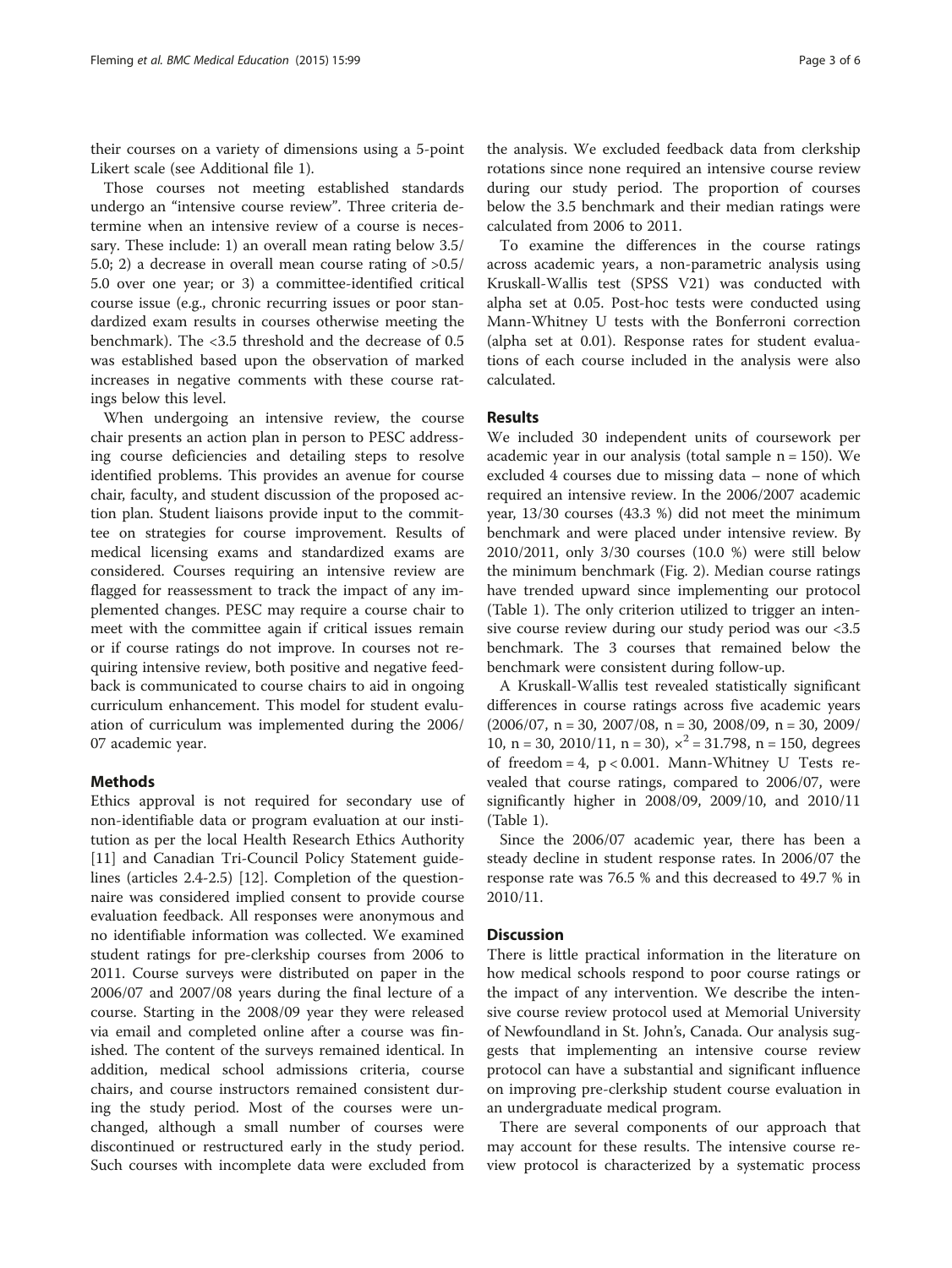<span id="page-3-0"></span>

for responding to negative student evaluations using pre-determined benchmarks for comprehensive course review. The pre-clerkship and clerkship student representatives are full voting members of the committee and provide a valuable liaison between the PESC and students. This ensures that students are informed about the impact of their evaluations on courses. They can also provide input directly to the committee on student concerns and suggestions for improvement. The PESC committee centralizes monitoring of course ratings and provides evaluation data to course chairs. This gives student course evaluation a higher profile within the administrative structure of the medical school. But perhaps most importantly, the intensive course review protocol has a high level of accountability built in for course chairs through the requirement to develop and present a formal action plan. It also allows PESC to consider course chair opinion when assessing course evaluation feedback. Together, these factors help to ensure a transparent and effective process for managing negative course evaluations.

Improvement in course ratings may be due to a number of factors. We believe changes in the course content and delivery resulting from intensive course reviews likely plays a substantial role in improved student ratings. The intensive course review also typically includes improved communication on course objectives and structure that may improve student ratings. The "cohort effect" whereby students in one academic year may over or undervalue certain aspects of the teaching style and curriculum compared to prior years may explain some of our results. However, the admissions policies, curriculum structure, course objectives and key faculty were consistent during our study period. As well, the improvements in student course evaluations were maintained over three consecutive cohorts following two consecutive cohorts with lower median ratings making it less likely that cohort effects are a significant factor in the improved scores. In addition, the timing of the improvements is consistent with the introduction of the intensive course review protocol suggesting that it is having an impact.

There remain a number of challenges in implementing the course evaluation process. The most critical is maintaining acceptable response rates. There is conflicting evidence concerning the use of electronic surveys for

Table 1 Median ratings for courses by academic year and mann whitney u tests comparing academic years to the pre-intensive course review period<sup>a</sup>

| Academic Year        | Enrolled Pre-clerkship students <sup>c</sup> | Median rating (interguartile range) | P-value                  | Effect size $(n^2)$ | U score                  | Z score   | R score                  |
|----------------------|----------------------------------------------|-------------------------------------|--------------------------|---------------------|--------------------------|-----------|--------------------------|
| 2006/07 <sup>b</sup> | 120                                          | 3.50 (3.20, 4.00)                   | $\overline{\phantom{a}}$ | $\sim$              | $\overline{\phantom{a}}$ |           | $\overline{\phantom{a}}$ |
| 2007/08              | 120                                          | 3.50 (3.30, 3.70)                   | 0.614                    | <b>NS</b>           | NS.                      | <b>NS</b> | <b>NS</b>                |
| 2008/09              | 124                                          | 4.10 (3.80, 4.30)                   | < 0.001                  | 0.222               | 200.0                    | $-3.705$  | 0.676                    |
| 2009/10              | 128                                          | 4.15 (3.70, 4.30)                   | 0.001                    | 0.246               | 221.5                    | $-3.386$  | 0.618                    |
| 2010/11              | 128                                          | 4.00 (3.80, 4.20)                   | 0.004                    | 0.283               | 255.0                    | $-2.890$  | 0.528                    |

<sup>a</sup>Mann Whitney U, compared to 2006/07

**<sup>b</sup>Pre-Intensive Course Review Protocol** 

<sup>c</sup>Based on enrollment data [[15\]](#page-5-0)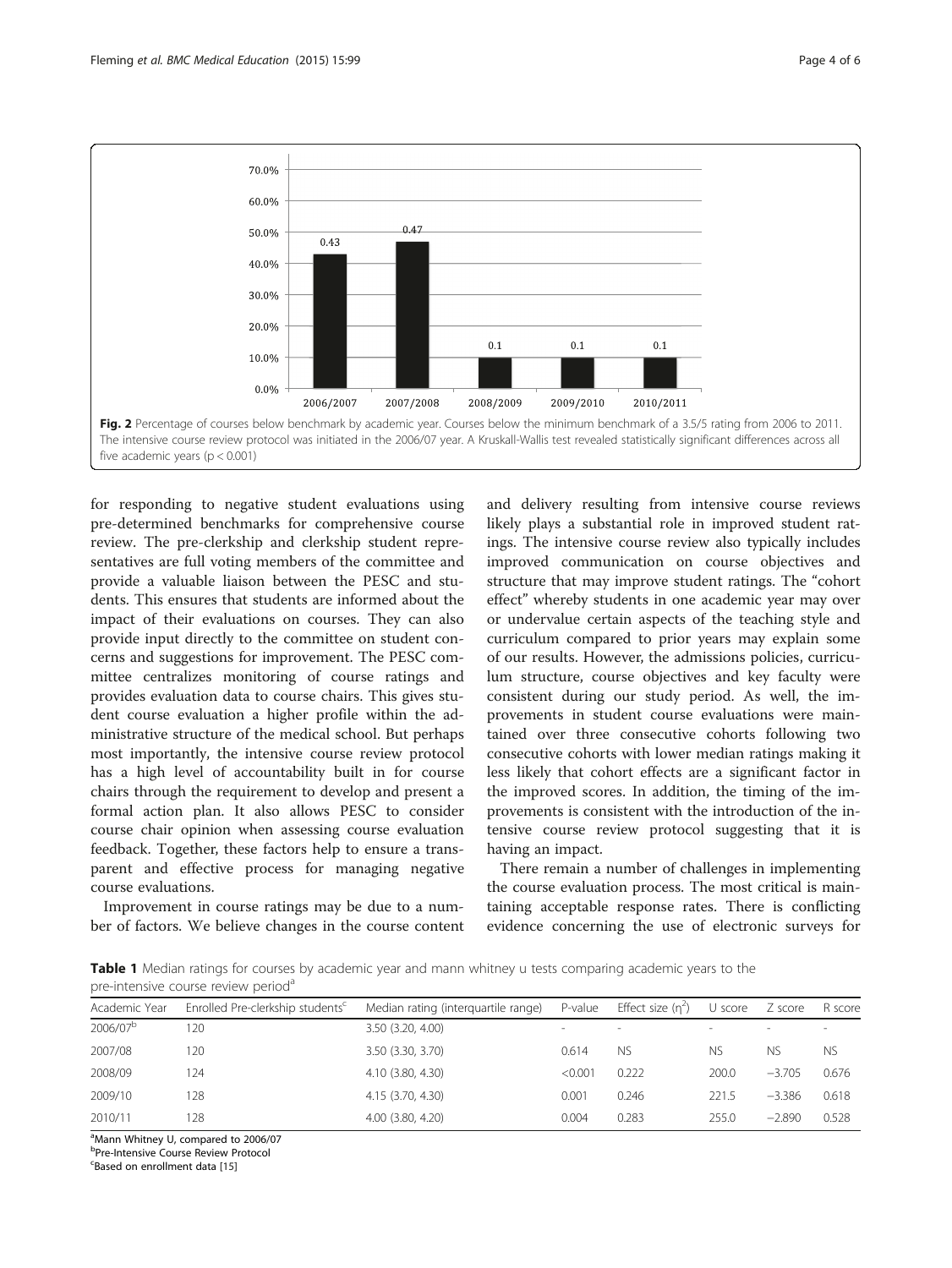<span id="page-4-0"></span>course evaluations and whether they increase or decrease response rates [\[13\]](#page-5-0). However, since the implementation of electronic course evaluations by PESC, response rates for the pre-clerkship courses have steadily dropped from 74.8 % in 2006/07 to 49.7 % in 2010/11. When student participation falls below 50 %, there is a real threat to the validity and reliability of the evaluations that may result in faculty disregarding them [\[14](#page-5-0)]. Improved course ratings could be due to bias introduced by lower response rates. However, it is possible that students who dissatisfied with courses tend to respond to surveys and therefore results underestimate improvements. PESC is currently exploring options to increase response rates such as incentive programs or a return to paper evaluations.

There are several limitations to this descriptive study. Firstly, it relies primarily on survey data from students that may not accurately capture all curriculum deficiencies. We only examine the effect on pre-clerkship courses since no clerkship rotations required an intensive review during our study period limiting the generalizability of our findings to upper years. Another limitation is that outcome-based measures are not directly used to trigger an intensive course review. However, PESC does consider results of Canadian medical licensing exams and other objective measures when examining courses undergoing an intensive review. There is also the risk of regression to the mean given the low values of many courses at baseline. We did take repeated measures of all of the courses over time with consistent improvement that suggests our data is valid. As well, visual inspection of individual course data reveals that the median course ratings for most courses remained the same or increased over the study period suggesting that regression to the mean is not having a large impact. Unfortunately, we did not have access to withinsubject data and therefore cannot complete an analysis of covariance to rule out regression to the mean bias.

#### Conclusion

Our analysis demonstrates that the intensive course review protocol has significantly and meaningfully  $(\eta^2)$ : 0.222-0.283) improved pre-clerkship course ratings at our institution. Our success is likely related to having a transparent and systematic process to address course feedback with input from multiple stakeholders. Our results may be not generalizable beyond pre-clerkship courses because we were unable to examine clinical rotations since none required a review. Declining student response rates represent an ongoing challenge to interpreting data.

## Additional file

[Additional file 1:](http://www.biomedcentral.com/content/supplementary/s12909-015-0387-1-s1.doc) Sample Student Feedback Survey.

#### Competing interests

The authors declare that they have no competing interests.

#### Authors' contributions

PF, Drafted the methods, results, and discussion sections, conducted data analysis and data interpretation, critical revision of the manuscript. OH, Designed the study, critical revision of the manuscript, study supervisor. AG, Study conception, data collection, critical revision of manuscript. VC, Drafted background section, critical revision of manuscript. All authors reviewed and approved the final version of the manuscript.

#### Acknowledgements

We wish to thank the Program Evaluation Subcommittee (PESC) at Memorial University of Newfoundland in St. John's, Canada for its contribution to the protocol described in this article. We also wish to acknowledge the Medical Education Scholarship Center for their assistance in preparing this paper.

#### Author details

<sup>1</sup> Faculty of Medicine, Memorial University of Newfoundland, St. John's Canada. <sup>2</sup> Division of Dermatology, University of Toronto, Toronto, Canada. <sup>3</sup> <sup>3</sup> Center for Collaborative Health Professional Education and Division of Community Health & Humanities, Faculty of Medicine, Memorial University of Newfoundland, St. John's, Canada. <sup>4</sup> Department of Medicine, Faculty of Medicine, Memorial University of Newfoundland, St. John's, Canada. <sup>5</sup>Center for Collaborative Health Professional Education and Faculty of Education, Memorial University of Newfoundland, St. John's, Canada. <sup>6</sup>Centre for Collaborative Health Professional Education, Faculty of Medicine, Memorial University of Newfoundland, Room 2901, Health Sciences Centre, St. John's, NL A1B 3V6, Canada.

# Received: 8 May 2014 Accepted: 29 May 2015<br>Published online: 04 June 2015

#### References

- 1. Hendry GD, Cumming RG, Lyon PM, Gordon J. Student-centred course evaluation in a four-year, problem based medical programme: issues in collection and management of feedback. Assess Eval High Educ. 2007;26(4):327–39.
- 2. Krantz Girod C, Raphael Bonvin R, Lanares J, Cuenot S, Feihl F, Bosman F, et al. Stability of repeated student evaluations of teaching in the second preclinical year of a medical curriculum. Assess Eval High Educ. 2004;29(1):123–33.
- 3. Snell L, Tallett S, Haist S, Hays R, Norcini J, Prince K, et al. A review of the evaluation of clinical teaching: new perspectives and challenges. Med Educ. 2000;34(10):862–70.
- 4. Abrahams MB, Friedman CP. Preclinical course-evaluation methods at U.S. and Canadian medical schools. Acad Med. 1996;71(4):371–4.
- 5. Kogan JR, Shea JA. Course evaluation in medical education. Teaching Teacher Educ. 2007;23:251–64.
- 6. Aleamoni LM. Student rating myths versus research facts from 1924 to 1998. J Person Eval Educ. 1999;13(2):153–66.
- 7. Copeland HL, Hewson MG. Developing and testing an instrument to measure the effectiveness of clinical teaching in an academic medical center. Acad Med. 2000;75(2):161–6.
- 8. Rudland JR, Pippard MJ, Rennie SC. Comparison of opinions and profiles of late or non-responding medical students with initial responders to a course evaluation questionnaire. Med Teach. 2005;27(7):644–6.
- 9. Gibson KA, Boyle P, Black DA, Cunningham M, Grimm MC, McNeil HP. Enhancing evaluation in an undergraduate medical education program. Acad Med. 2008;83(8):787–93.
- 10. Watson S. Closing the feedback loop: ensuring effective action from student feedback. Tert Educ Manag. 2003;9(2):145–57.
- 11. Health Research Ethics Authority. Ethics Review Required? May 6, 2015. Available at [http://www.hrea.ca/Ethics-Review-Required.aspx.](http://www.hrea.ca/Ethics-Review-Required.aspx) Accessed May 6, 2015.
- 12. Canadian Institutes of Health Research, Natural Sciences and Engineering Research Council of Canada, and Social Sciences and Humanities Research Council of Canada, Tri-Council Policy Statement: Ethical Conduct for Research Involving Humans, December 2010. Available at: [http://www.pre.ethics.gc.ca/](http://www.pre.ethics.gc.ca/pdf/eng/tcps2/TCPS_2_FINAL_Web.pdf) [pdf/eng/tcps2/TCPS\\_2\\_FINAL\\_Web.pdf](http://www.pre.ethics.gc.ca/pdf/eng/tcps2/TCPS_2_FINAL_Web.pdf). Accessed May 6, 2015.